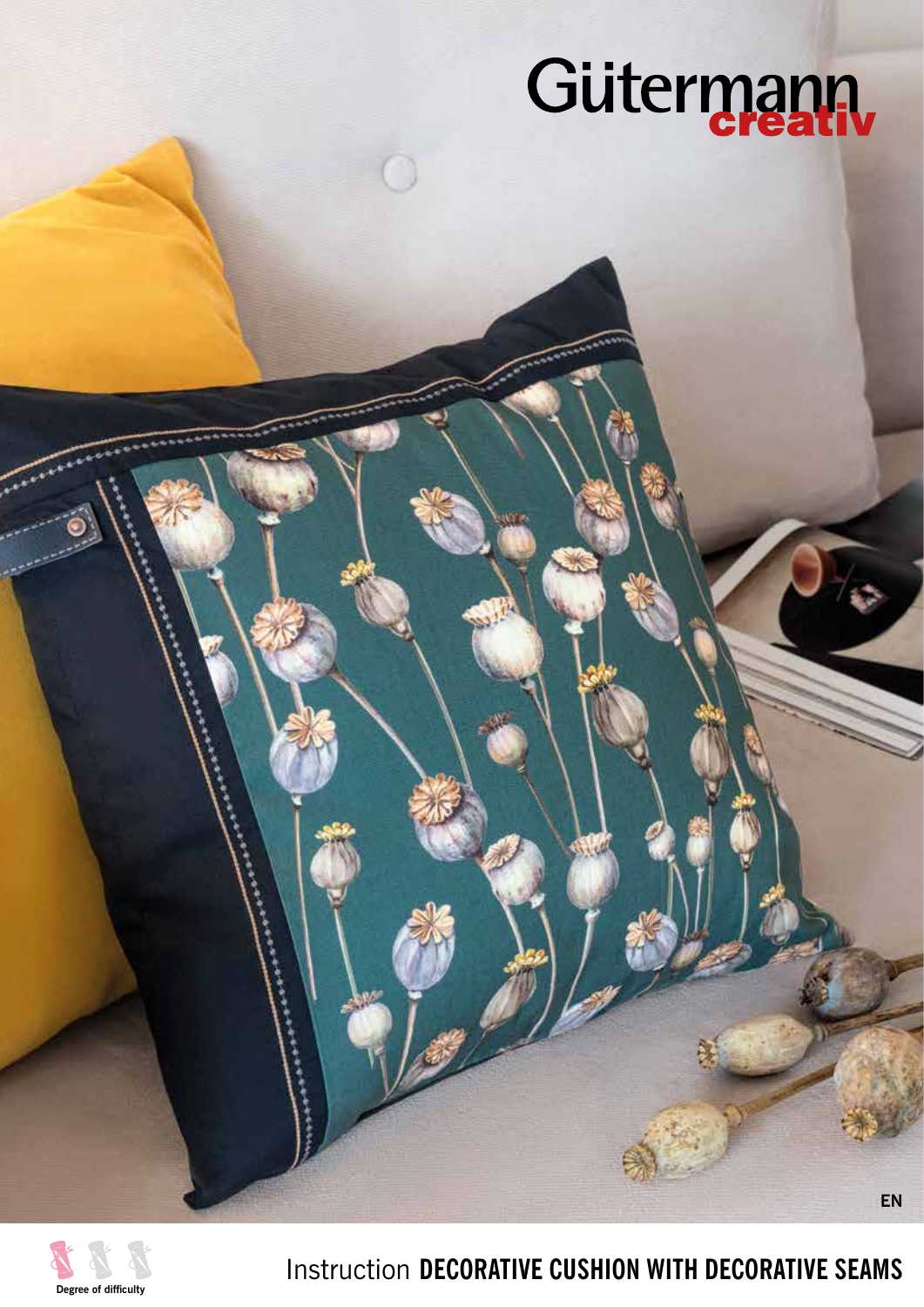## Instruction **DECORATIVE CUSHION WITH DECORATIVE SEAMS**



## **Materials from Gütermann In addition In addition In addition In addition In a large View In a large View In a large View In a large View In a large View In a large View In a large View In a large View In a large View In a**

- Sew-all thread in a matching colour
- Gotton fabric 145 cm wide, collection GOOD VIBES:
- **.** 0.40 m poppy seed capsule pattern in petrol-natural
- $\Box$  0.40 m cotton fabric in black
- Deco Stitch 70 (Col. 887 and  $727$ )
- Gear away stabilizer, approx. 10cm x 40cm

- 20 cm x 2 cm black faux leather
- $\blacksquare$  2 copper rivets
- Textile glue or 10 cm x 2 cm Saumfix (or Vliesofix)

- **Sewing machine**
- Iron and cloth
- **Scissors**
- $Pins$
- **Textile marker**
- $Ruler$
- **Tape measure**
- $\blacksquare$  Hammer

## **Cushion size**

40 cm x 40 cm

### **Cutting**

- Poppy seed pod pattern: 33.5cm x 33.5cm
- $2x$  back 32cm x 40cm
- Cotton fabric black: Edge strip 1 40 cm x 6.5 cm and edge strip 2 33.5 cm x 6.5 cm; 2x back 32 cm x 40 cm
- **Faux leather: 2x loops 2 cm x 10 cm (without seam allowance)**

Cut all parts with a 1 cm seam allowance.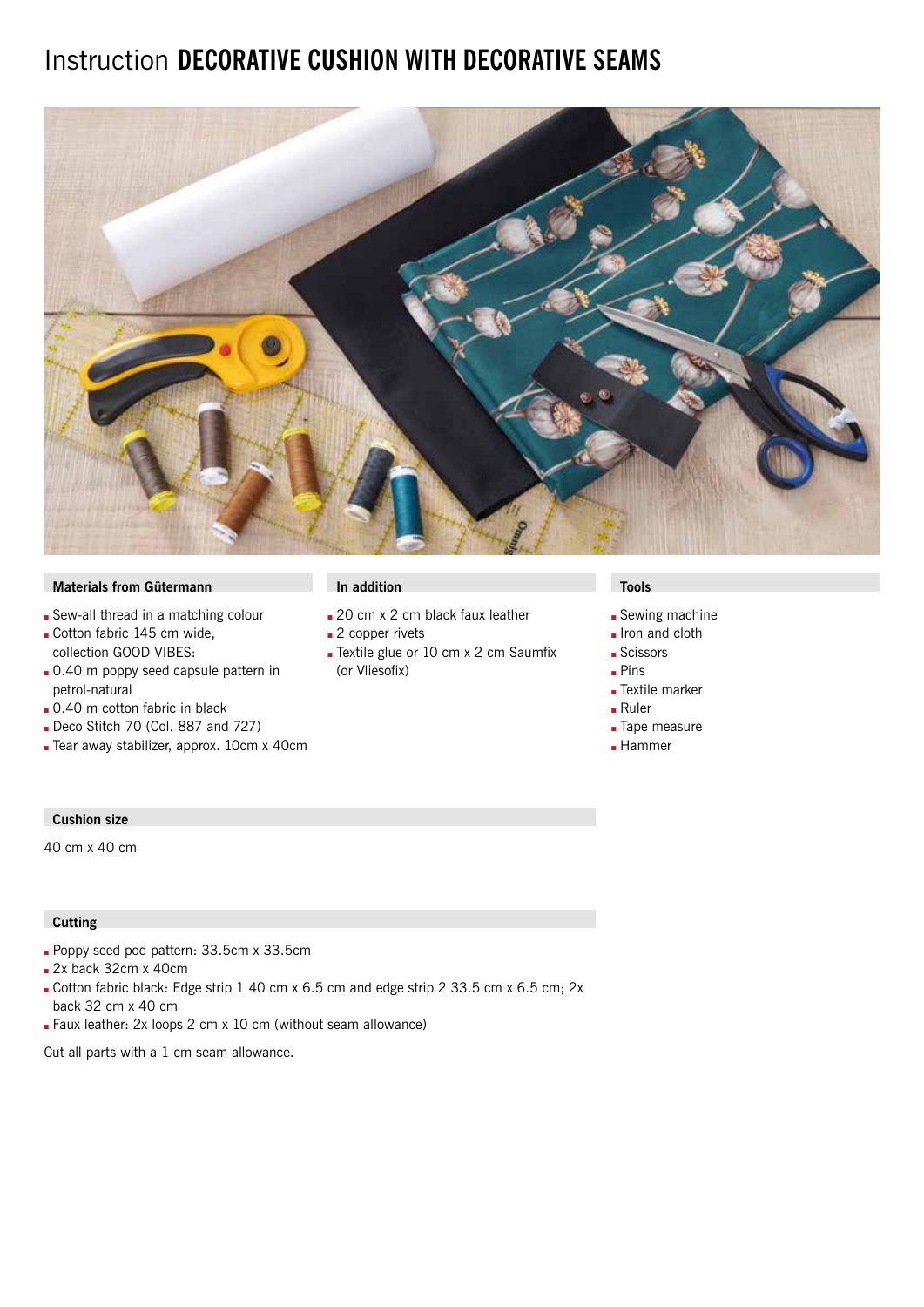



**1.** For the decorative stitch lines along a longitudinal edge of edge strips 1 and 2 mark a parallel line 2 cm and 2.8 cm from the cutting edge.

Try the selected decorative stitches on a test piece, using Deco Stitch 70 as a top thread and the matching Sew-all Thread as the bottom thread. Place the stabilizer underneath and stitch the stitches. It may be necessary to vary the thread tension. If the result is satisfactory, note the stitch setting.

Stitch the decorative stitch lines with the taupe and brass coloured Deco Stitch 70, placing the stabilizer underneath. Tear off the stabilizer and iron the strips.



**2.** Place the 33.5 cm edge strip along edge of centre section of cushion right on right in the direction of the poppy seed pods. The decorative stitch lines are next to the seam. Stitch the seam. Clean all seam allowances together and iron towards the centre section of the cushion.



**3.** Now place the 40 cm long edge strip on the right side of the upper transverse edge of the centre section with the edge strip. Here too, the decorative stitch lines are next to the seam line. Tack the parts together and stitch the seam. Clean the overall seam allowances and iron towards the cushion centre section.



**4.** For the hotel fold on the back, fold both sections along a 40 cm long edge 1 cm wide to the left side and iron. Fold this edge again with a width of 1.5 cm on the left side and tack. Iron the edge. Stitch the seam on the narrow edge. Repeat the process for the second fold side.

Place the seam edges of both folded halves on the left and right on top of each other and tack so that the outer dimensions are a 40 cm x 40 cm square + seam allowances. Tack the pieces together.